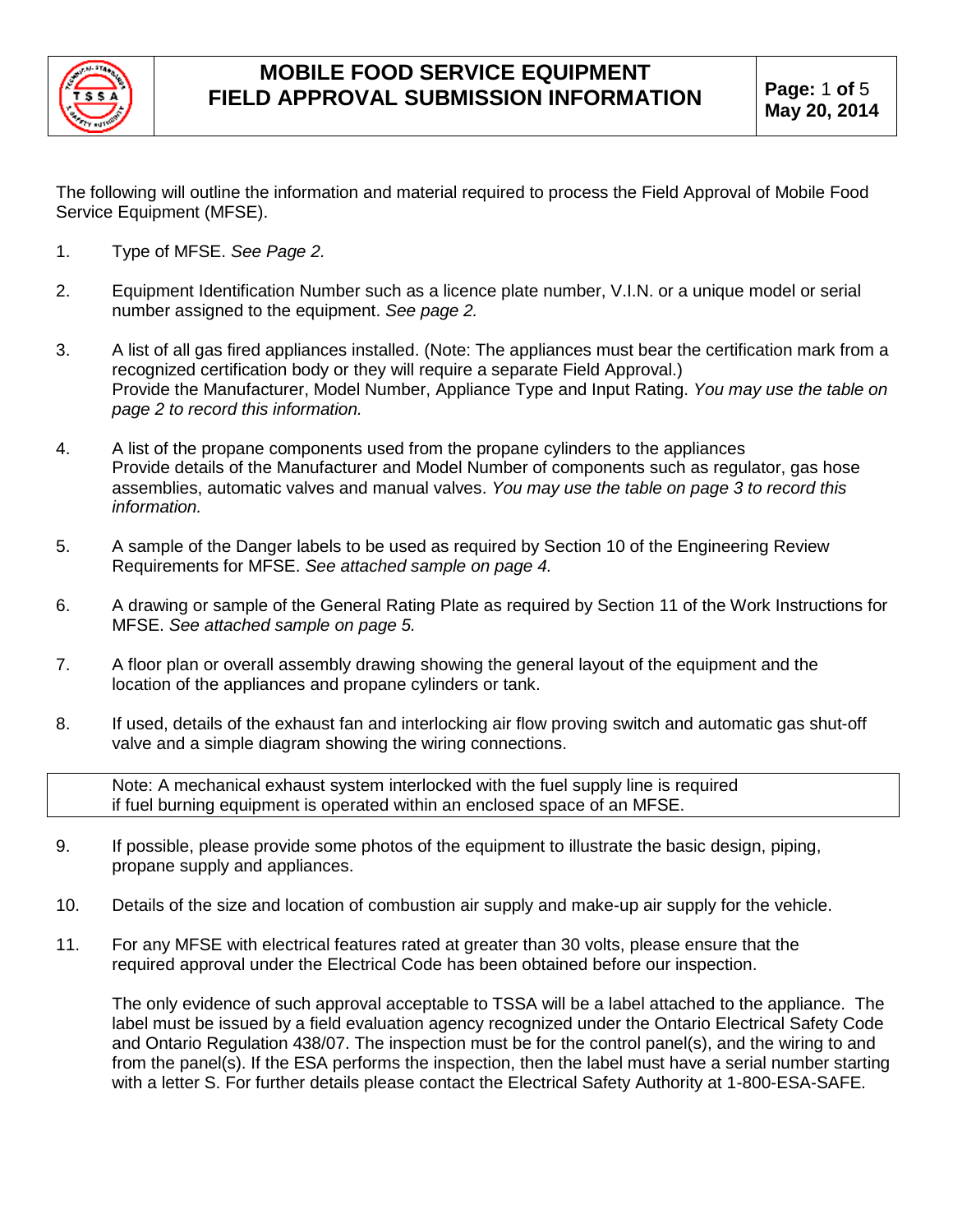

#### Please complete the following information and return with the Application for Field Approval.

| 1. | Type of MFSE                           | Self-Propelled Vehicle | $\sqcup$                 |
|----|----------------------------------------|------------------------|--------------------------|
|    |                                        | Trailer                |                          |
|    |                                        | <b>Portable Cart</b>   | $\overline{\phantom{a}}$ |
|    |                                        | Other                  | $\Box$ Specify           |
| 2. | <b>Equipment Identification Number</b> |                        |                          |

This may be a licence plate number, V.I.N. or a unique model or serial number assigned to the equipment.

3. Please record information for all gas fired appliances used.

| Manufacturer | Type | Model Number | Input |
|--------------|------|--------------|-------|
|              |      |              |       |
|              |      |              |       |
|              |      |              |       |
|              |      |              |       |
|              |      |              |       |
|              |      |              |       |
|              |      |              |       |
|              |      |              |       |
|              |      |              |       |
|              |      |              |       |
|              |      |              |       |
|              |      |              |       |
|              |      |              |       |
|              |      |              |       |
|              |      |              |       |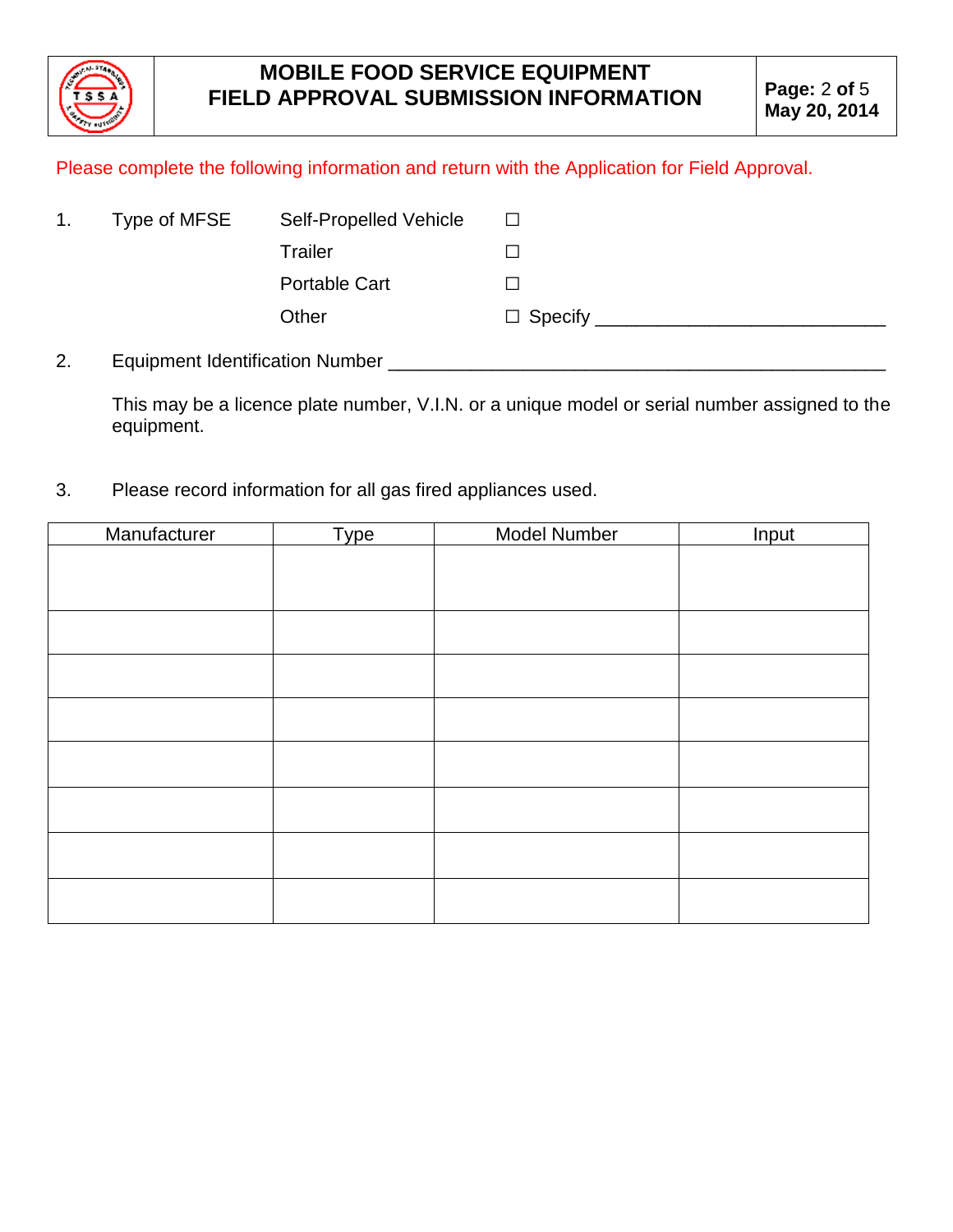

#### 4. Please record information on the components used.

### **Propane Gas Components - 100 # Cylinders**

| <b>COMPONENT</b>                   | <b>MAKE</b>                          | <b>MODEL NUMBER</b> |
|------------------------------------|--------------------------------------|---------------------|
| Regulator                          |                                      |                     |
| <b>Gas Hose Assembly</b>           | <b>CSA or cUL Certified Assembly</b> |                     |
| Fire Suppression Automatic Valve   |                                      |                     |
| Air Flow Interlock Automatic Valve |                                      |                     |
| <b>Manual Reset</b>                |                                      |                     |
| <b>Manual Valves</b>               |                                      |                     |
| <b>Appliance Connectors</b>        |                                      |                     |
| Air flow Proving Switch            |                                      |                     |
| <b>Exhaust Fan</b>                 |                                      |                     |
|                                    |                                      |                     |

### **Propane Gas Components – 420# Cylinder**

| <b>COMPONENT</b>                   | <b>MAKE</b>                          | <b>MODEL NUMBER</b> |
|------------------------------------|--------------------------------------|---------------------|
| Regulator                          |                                      |                     |
| <b>Gas Hose Assembly</b>           | <b>CSA or cUL Certified Assembly</b> |                     |
| Fire Suppression Automatic Valve   |                                      |                     |
| Air Flow Interlock Automatic Valve |                                      |                     |
| <b>Manual Reset</b>                |                                      |                     |
| <b>Manual Valves</b>               |                                      |                     |
| <b>Appliance Connectors</b>        |                                      |                     |
| Air flow Proving Switch            |                                      |                     |
| <b>Exhaust Fan</b>                 |                                      |                     |
|                                    |                                      |                     |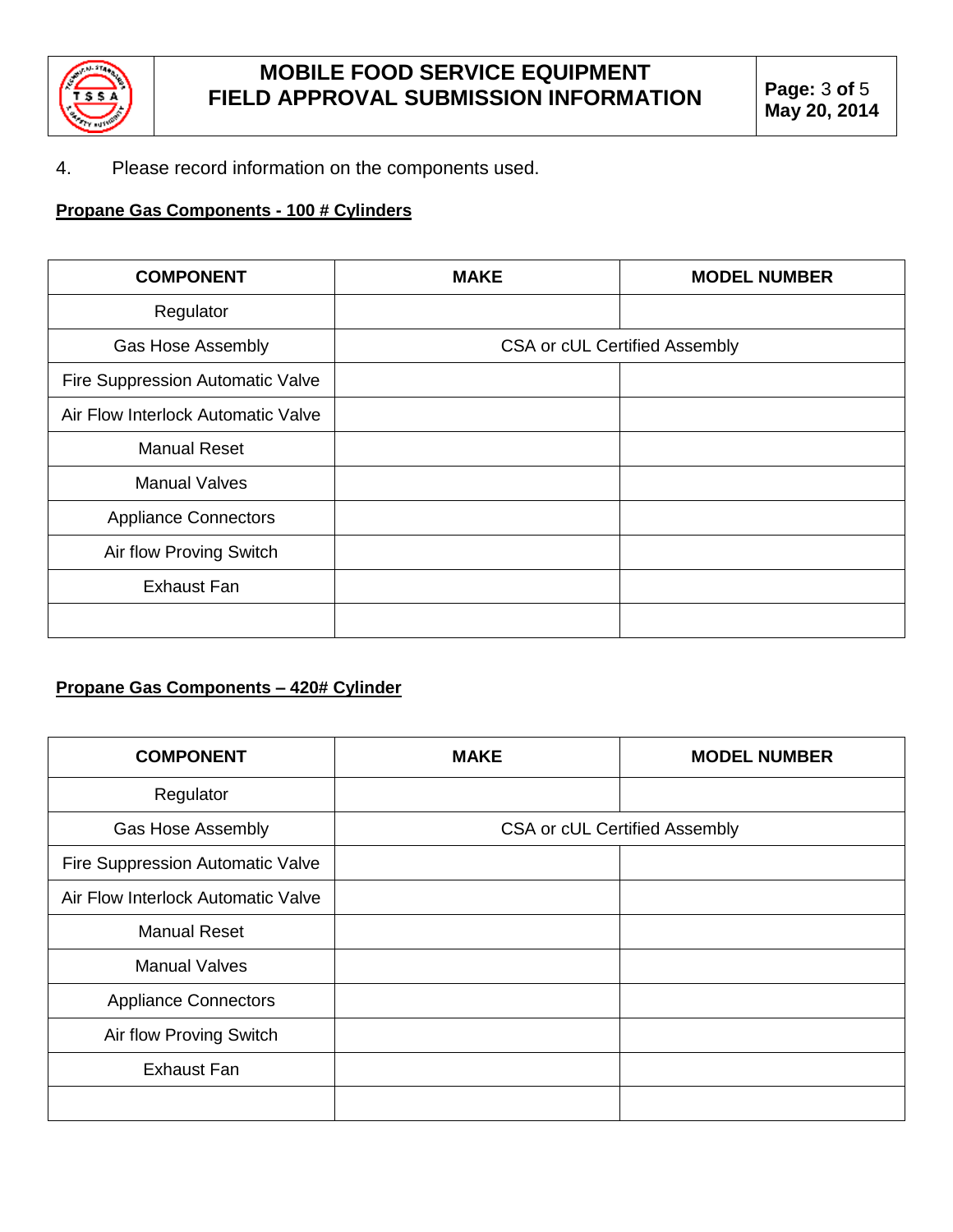

### **MOBILE FOOD SERVICE EQUIPMENT FIELD APPROVAL SUBMISSION INFORMATION Page:** <sup>4</sup> **of** <sup>5</sup>

### **SAMPLE DANGER LABELS**

The following danger labels shall be affixed to all MFSE, be readily visible and located adjacent to the propane container with the following wording:

## **DANGER**

Cooking appliances shall not be used for space heating. When the propane appliance is not in use or the vehicle is stored, shut off the supply of propane to the appliance (at the propane tank).

# **BEFORE TURNING ON PROPANE**

Make certain all propane connections are tight, all appliance valves have been turned off and any unconnected outlets are capped If an open door is used for ventilation/combustion air, ensure the door is open before turning on propane

# **AFTER TURNING ON THE PROPANE**

Light all pilots of appliances to be used.

Each connection, including those at appliances, regulators, and cylinders,

shall be leak tested initially and periodically with soapy water by the operator.

Never use a lighted match or other flame when checking for leaks.

Do not leave a system turned on or containers connected until the system has been proven to be leak (propane) tight.

When the containers are disconnected, the propane supply line shall be capped or plugged.

For all MFSE that are part of a Self-propelled Vehicle, the following additional danger label shall be affixed at the vehicle's fuelling point and inside the driver's compartment with the following wording:

# **DANGER**

All pilot lights shall be extinguished and the supply of propane shut off before refueling this vehicle.

For Carts with Self-Contained Propane Supply System the following additional statement shall appear on the label.

For Outdoor Use Only. If Stored Indoors, Detach and Leave Cylinder Outdoors

The word "DANGER" shall be a minimum of 1/<sub>4</sub>-inch (6.4 mm) in height. All other words on the label shall be a minimum 1/8-inch (3.2 mm) in height.